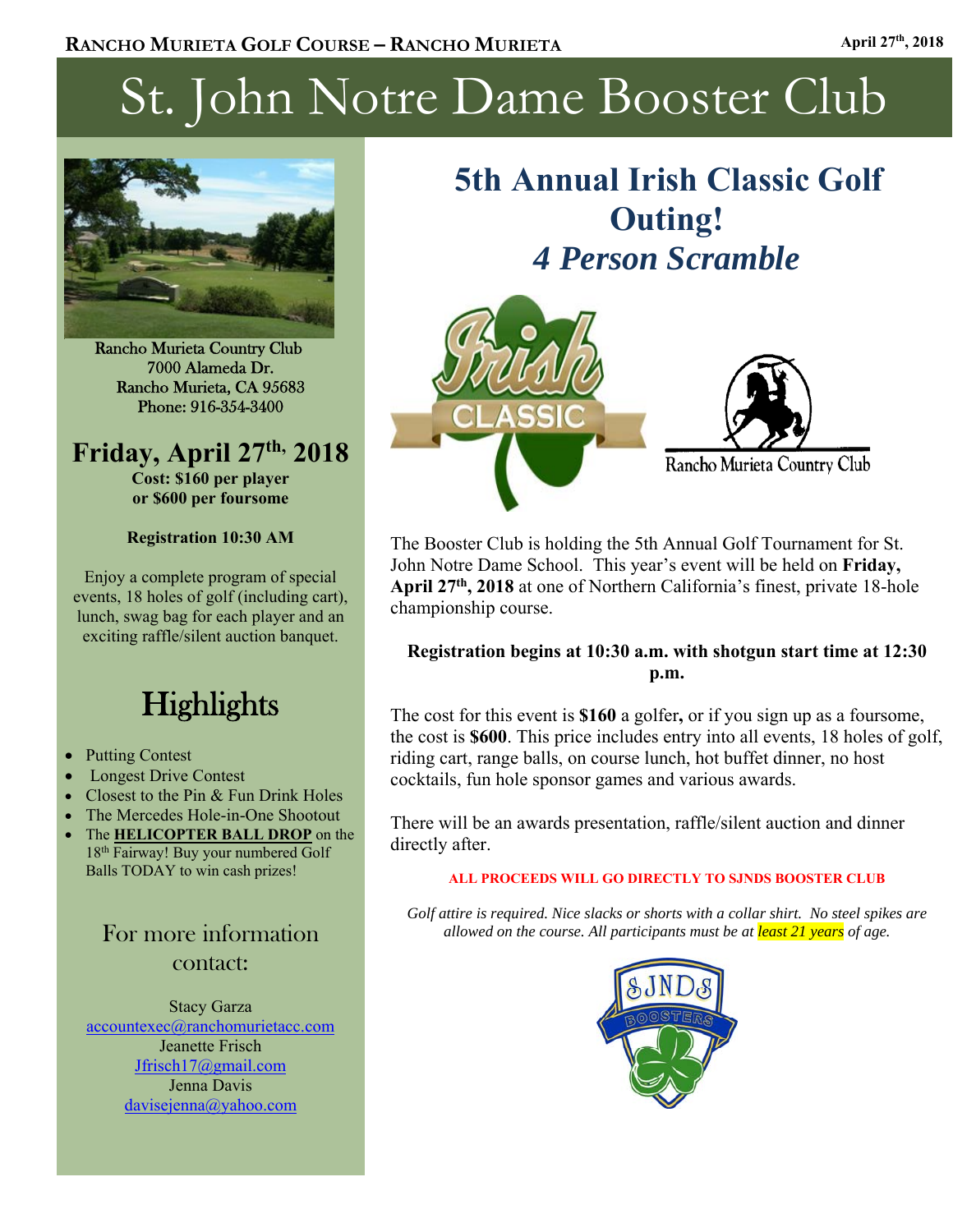

## St. John Notre Dame School

### **Irish Classic Golf Tournament**

Friday April 27<sup>th</sup>, 2018 Rancho Murieta Country Club

 Place: Rancho Murieta Country Club 7000 Alameda Drive, Rancho Murieta 95683 Visit: www.ranchomurietacc.com

# Schedule

| Time: 10:30 am     | Check-in/Registration              |
|--------------------|------------------------------------|
| $12:30 \text{ pm}$ | Shot-gun start/scramble            |
|                    | 5:30-6:00 pm Dinner Banquet/Awards |

**Meet at the 18th Fairway after your golf game to watch the Helicopter Ball Drop, and see if you have the lucky number ball that makes it in for cash prizes!** 

\$10 per ball – Increase your odds and purchase as many as you would like!!



# Sponsorship Opportunities

#### **Premiere Drink Hole Sponsor ‐‐ \$1,750.00**

Meet and greet the players while serving drinks on a designated hole and advertise your company on the hole. Alcohol will be provided at hole.

- Dinner for 4
- Foursome

#### **Contest Sponsor ‐‐ \$1,500.00**

Advertise on tee box signage naming your company and your sponsored event. Alcohol will be provided at hole.

- Dinner for 4
- Foursome

Men's & Women's Longest Drive

Mercedes Hole in One

Closest to Pin

#### **Hole Sponsor ‐‐ \$1,000.00**

Advertise your company on tee box signage. Alcohol will be provided at hole.

- Dinner for 4
- Foursome

#### **Putting Contest Sponsor ‐‐ \$750.00**

Advertise your company at the putting range.

- Dinner for 2
- Golf for 2

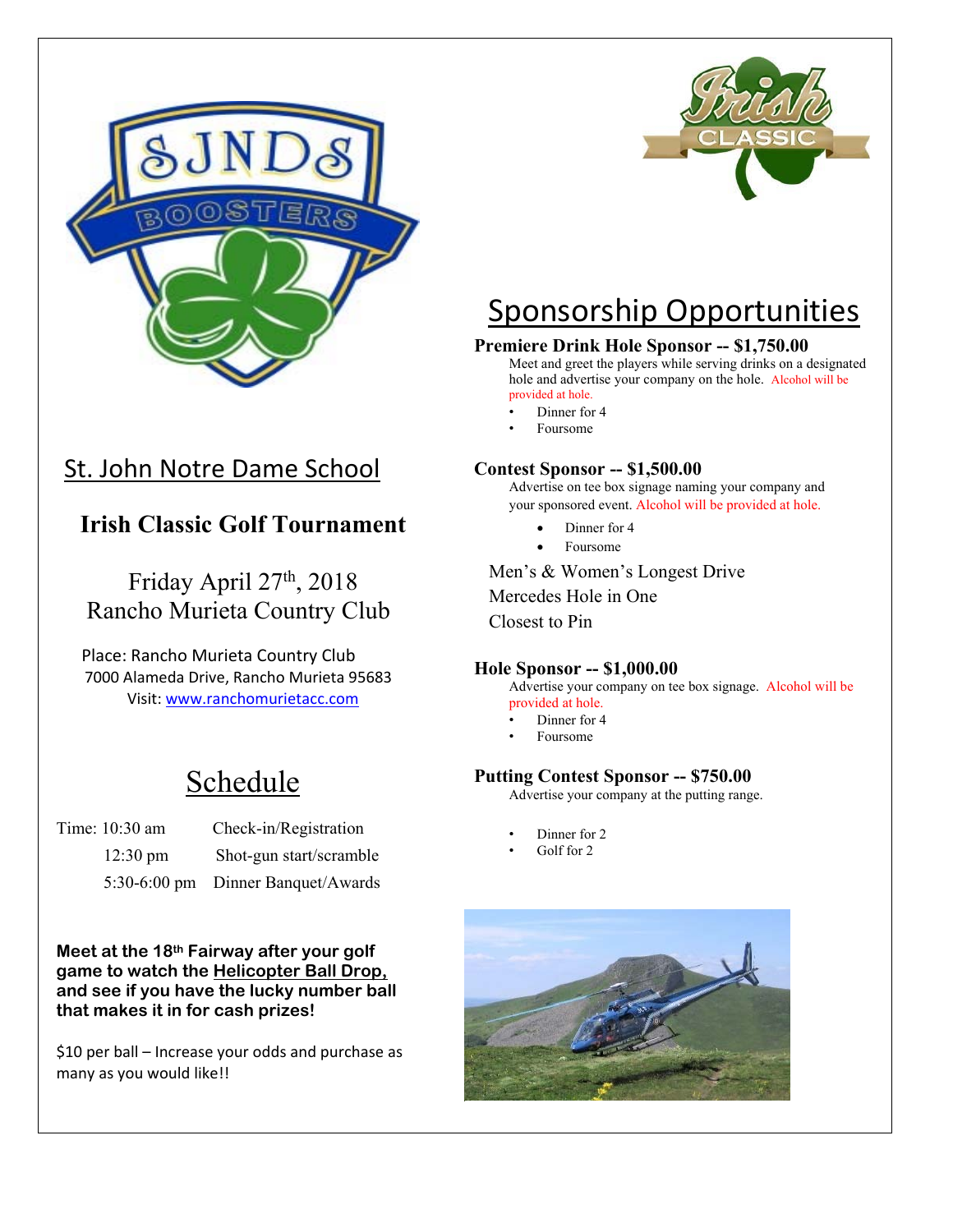| Friday April 27th, 2018<br><b>Rancho Murieta</b> | $Q$ ty<br>Item                                                                             | Cost        | <b>Subtotal</b>          |
|--------------------------------------------------|--------------------------------------------------------------------------------------------|-------------|--------------------------|
| Sign Up today!                                   | Prem. Drink Hole                                                                           | \$1,750.00  |                          |
|                                                  | <b>Contest Sponsor</b>                                                                     | \$1,500.00  |                          |
|                                                  | Hole Sponsor                                                                               | \$1,000.00  |                          |
| Main Contact Name                                | <b>Putting Contest Sponsor</b>                                                             | \$750.00    |                          |
|                                                  | Golfer                                                                                     | \$160.00    |                          |
|                                                  | Foursome                                                                                   | \$600.00    |                          |
| <b>Email Address</b>                             | Dinner/Banquet Only                                                                        | \$50.00 ea. | $\overline{\phantom{a}}$ |
|                                                  | Helicopter Ball                                                                            | \$10.00 ea. |                          |
| Phone Number                                     | $\frac{1}{2}$<br>Total                                                                     |             |                          |
| <b>Player Information:</b>                       | <b>Payment</b>                                                                             |             |                          |
| <u>Player One</u>                                |                                                                                            |             |                          |
| Name                                             | Return form to School Office. Check payable to<br>St John Notre Dame School - Booster Club |             |                          |
| <b>Staying for Banquet</b>                       | Mail to: St. John Notre Dame School<br>309 Montrose Dr., Folsom, CA 95630                  |             |                          |
|                                                  | Contact: Bobby Trujillo - 916-693-4481<br>Stacy Garza - 916-813-4800                       |             |                          |
| Player Two                                       | Jenna Davis - 916-496-7600                                                                 |             |                          |
| Name                                             | Jeanette Frisch - 916-952-9919                                                             |             |                          |
| Staying for Banquet                              |                                                                                            |             |                          |
|                                                  | Deadline for Sponsorships is April 21, 2018                                                |             |                          |
| Player Three                                     |                                                                                            |             |                          |
|                                                  |                                                                                            |             |                          |
| Name                                             |                                                                                            |             |                          |
| Staying for Banquet                              |                                                                                            |             |                          |
|                                                  |                                                                                            |             |                          |
|                                                  |                                                                                            |             |                          |
| Player Four                                      |                                                                                            |             |                          |
|                                                  |                                                                                            |             |                          |
| Staying for Banquet                              |                                                                                            |             |                          |
|                                                  |                                                                                            |             |                          |
|                                                  |                                                                                            |             |                          |
|                                                  |                                                                                            |             |                          |